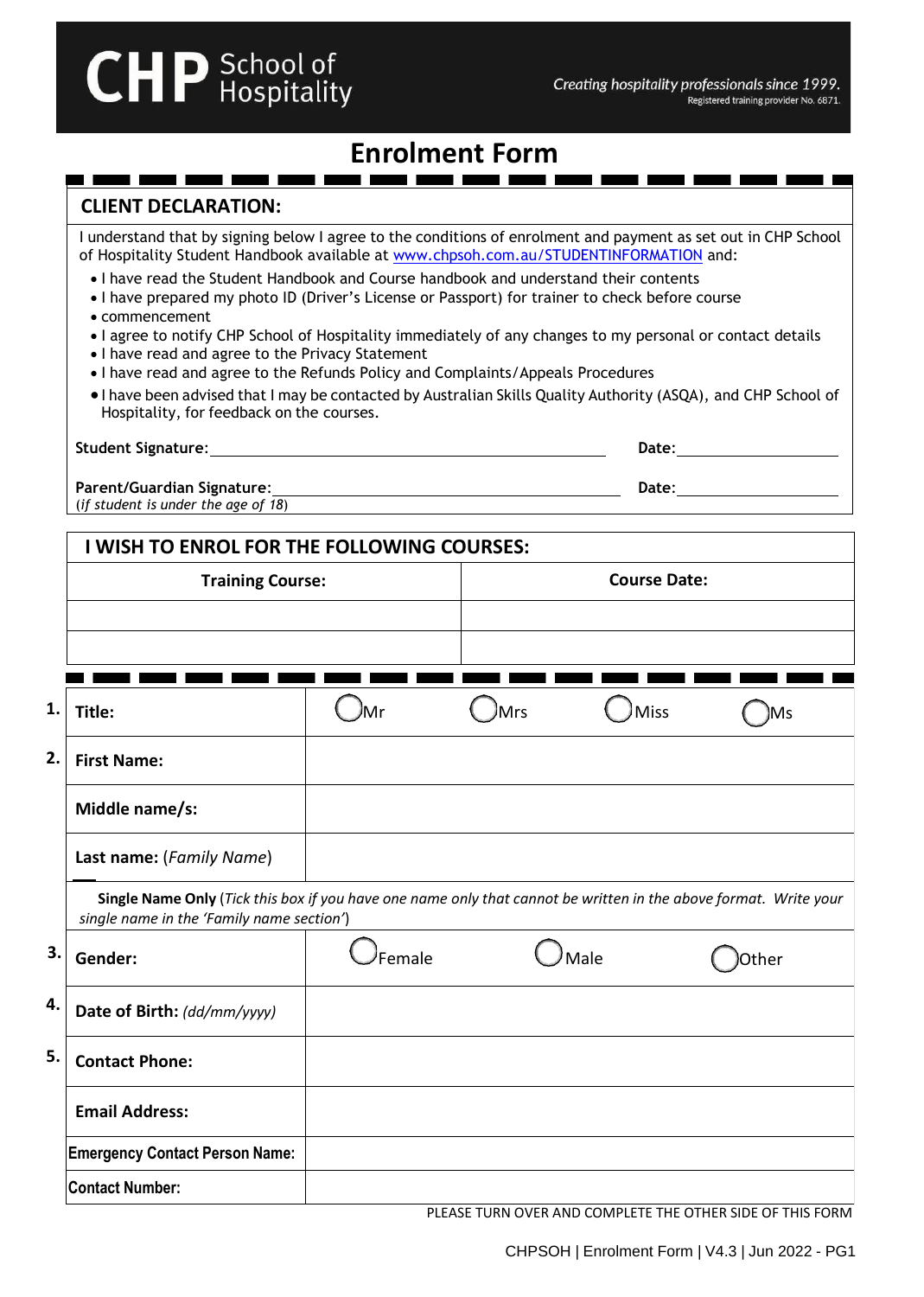# **CHP** School of

|     | Flat/Unit Number:                                                          |           |                                                                   |                        | <b>Sighted ID</b>                                                                                                         |
|-----|----------------------------------------------------------------------------|-----------|-------------------------------------------------------------------|------------------------|---------------------------------------------------------------------------------------------------------------------------|
|     |                                                                            |           | <b>Street Number:</b>                                             |                        | (Trainer to tick)                                                                                                         |
| 6.  | <b>Residential Address:</b>                                                |           | <b>Street Name:</b>                                               |                        | Driver License                                                                                                            |
|     |                                                                            | Suburb:   |                                                                   |                        | Passport                                                                                                                  |
|     |                                                                            | State:    |                                                                   |                        | Other, specify:                                                                                                           |
|     |                                                                            | Postcode: |                                                                   |                        |                                                                                                                           |
|     | <b>Postal Address:</b>                                                     |           |                                                                   | <b>PO Box Address:</b> |                                                                                                                           |
|     |                                                                            |           | JPIease Tick if Postal address is the same as Residential Addres! | PO Box Number:         |                                                                                                                           |
|     |                                                                            |           |                                                                   | Suburb:                |                                                                                                                           |
|     | Flat/Unit Number:                                                          |           |                                                                   |                        |                                                                                                                           |
|     | <b>Street Number:</b>                                                      |           |                                                                   | State:                 |                                                                                                                           |
|     | <b>Street Name:</b>                                                        |           |                                                                   | Postcode:              |                                                                                                                           |
|     | Suburb:                                                                    |           |                                                                   |                        |                                                                                                                           |
|     | State:                                                                     |           |                                                                   |                        |                                                                                                                           |
|     | Postcode:                                                                  |           |                                                                   |                        |                                                                                                                           |
|     | Australia<br>In which country were you                                     |           |                                                                   |                        |                                                                                                                           |
| 7.  | born?                                                                      |           | Other - please specify:                                           |                        |                                                                                                                           |
| 8.  | Do you speak a language<br>other than English at home?                     |           | English only<br>Yes, Please specify:                              |                        |                                                                                                                           |
|     | (If more than one language, indicate<br>the one that is spoken most often) |           | Go to Question 10                                                 |                        |                                                                                                                           |
| 9.  | How well do you speak<br>English?                                          |           | Very well<br>Well                                                 | Not well               | Not at all                                                                                                                |
|     | Do you require assistance                                                  |           |                                                                   |                        |                                                                                                                           |
| 10. | for Language, Literacy and<br><b>Numeracy (LLN)?</b>                       |           | No<br>Yes                                                         |                        | (If yes, please contact us on (02) 9959 0025.)                                                                            |
| 11. | Do you require any special                                                 |           | No<br>Yes                                                         |                        | (If yes, please contact us on (02) 9959 0025 prior to course                                                              |
|     | needs arrangement?                                                         |           |                                                                   |                        | commencement.)                                                                                                            |
| 12. | Are you of Aboriginal or<br><b>Torres Strait Islander origin?</b>          |           | Yes Aboriginal<br><b>No</b>                                       |                        | Yes, Torres Strait Islander<br>(For persons of both Aboriginal and Torres Strait Islander origin, mark both `Yes' boxes.) |
|     | Do you consider yourself to                                                |           |                                                                   |                        |                                                                                                                           |
| 13. | have a disability,                                                         |           | No - Go to Question 15<br>Yes - Go to Question 14                 |                        |                                                                                                                           |
|     | impairment or long-term                                                    |           |                                                                   |                        |                                                                                                                           |
|     | condition?                                                                 |           |                                                                   |                        |                                                                                                                           |
| 14. | If YES, then please indicate<br>the areas of disability,                   |           | Hearing/Deaf<br>Physical                                          |                        | Intellectual                                                                                                              |
|     | impairment, or long-term                                                   |           | Learning<br><b>Mental Illness</b>                                 |                        | <b>Acquired Brain Impairment</b>                                                                                          |
|     | condition: (Please see                                                     |           | Vision<br><b>Medical Condition</b>                                | Other                  |                                                                                                                           |
|     | appendix for more information.)                                            |           |                                                                   |                        |                                                                                                                           |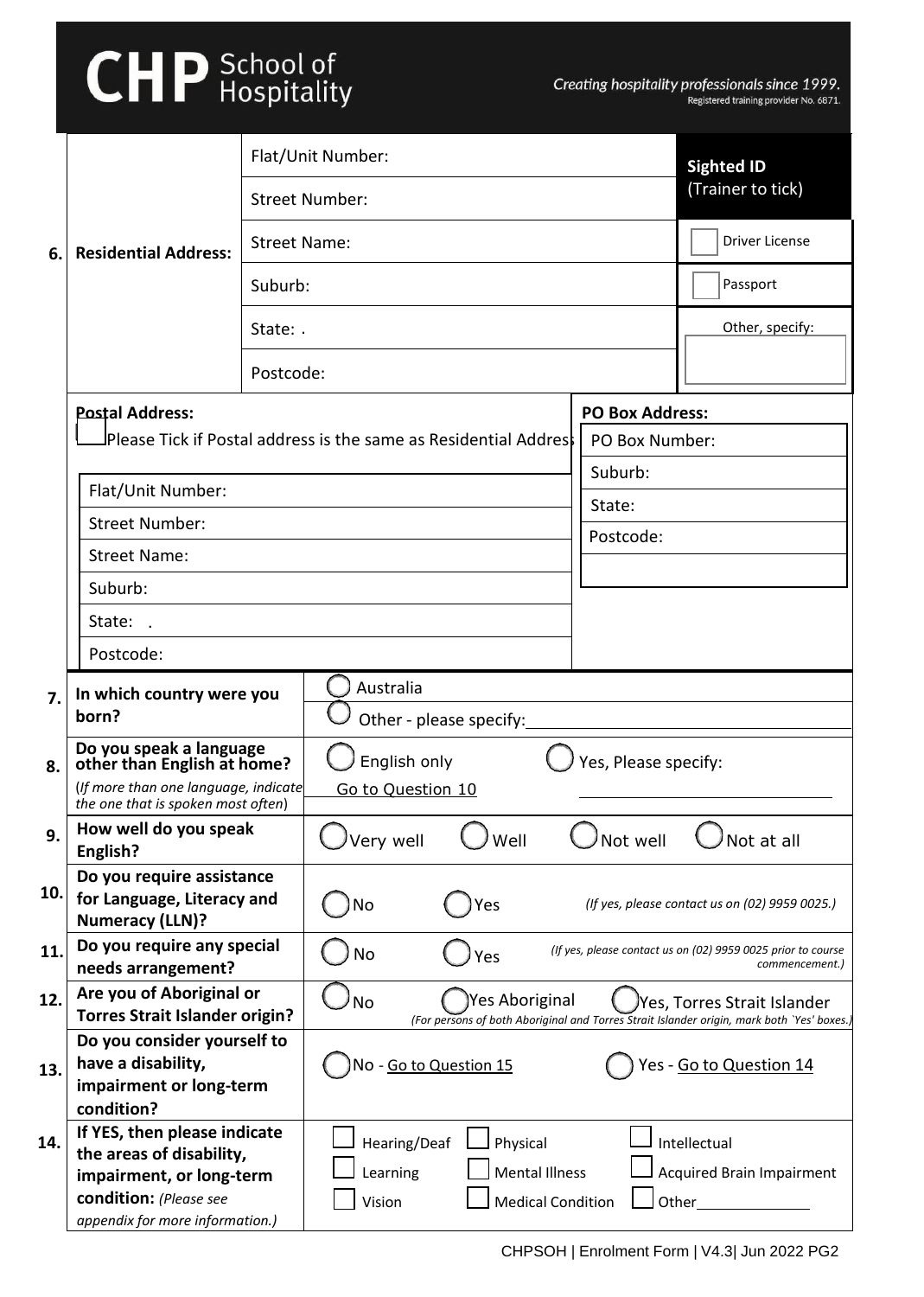# **CHP** School of

| 15. | What is your highest<br><b>COMPLETED school level?</b>                                                             | Year 12 or equivalent                                                                   | Year 11 or equivalent                      | Year 10 or equivalent                         |  |  |  |
|-----|--------------------------------------------------------------------------------------------------------------------|-----------------------------------------------------------------------------------------|--------------------------------------------|-----------------------------------------------|--|--|--|
|     | (Tick ONE box only.)                                                                                               | Year 9 or equivalent                                                                    | Year 8 or below                            | Never attended school                         |  |  |  |
|     | In which YEAR did you                                                                                              |                                                                                         |                                            |                                               |  |  |  |
| 16. | complete that school                                                                                               |                                                                                         |                                            |                                               |  |  |  |
|     | level? (yyyy)                                                                                                      |                                                                                         |                                            |                                               |  |  |  |
| 17. | Are you still attending                                                                                            | No                                                                                      | Yes                                        |                                               |  |  |  |
|     | secondary school?                                                                                                  |                                                                                         |                                            |                                               |  |  |  |
|     | <b>Have you SUCCESSFULLY</b>                                                                                       |                                                                                         |                                            |                                               |  |  |  |
| 18. | completed any of the                                                                                               | No - Go to Question 20                                                                  |                                            | Yes - <u>Go to Question 19</u>                |  |  |  |
|     | qualifications listed                                                                                              |                                                                                         |                                            |                                               |  |  |  |
|     | below?                                                                                                             |                                                                                         |                                            |                                               |  |  |  |
| 19. | If YES, then tick ANY applicable boxes.                                                                            |                                                                                         |                                            |                                               |  |  |  |
|     | Bachelor Degree or Higher Degree                                                                                   |                                                                                         | Certificate III (or Trade Certificate)     |                                               |  |  |  |
|     | Advanced Diploma or Associate Degree                                                                               |                                                                                         | Certificate II                             |                                               |  |  |  |
|     | Diploma (or Associate Diploma)                                                                                     |                                                                                         |                                            |                                               |  |  |  |
|     | Certificate IV (or advanced certificate/technician                                                                 |                                                                                         | Certificate I                              |                                               |  |  |  |
|     |                                                                                                                    | Certificates other than the above<br>Certificate IV (or above with Acquired disability) |                                            |                                               |  |  |  |
|     | 20. Of the following categories, which BEST describes your current employment status? (Tick ONE box only.)         |                                                                                         |                                            |                                               |  |  |  |
|     | Full-time employee                                                                                                 |                                                                                         |                                            | Employed - unpaid worker in a family business |  |  |  |
|     | Part-time employee                                                                                                 |                                                                                         | Unemployed - seeking full-time work        |                                               |  |  |  |
|     | Self-employed - not employing others                                                                               |                                                                                         | Unemployed - seeking part-time work        |                                               |  |  |  |
|     | )Self-employed - employing others                                                                                  |                                                                                         | Not employed - not seeking employment      |                                               |  |  |  |
| 21. | Of the following categories, which BEST describes your main reason for undertaking this course?                    |                                                                                         |                                            |                                               |  |  |  |
|     | (Tick ONE box only)                                                                                                |                                                                                         |                                            |                                               |  |  |  |
|     | To get a job                                                                                                       |                                                                                         | It was a requirement of my job             |                                               |  |  |  |
|     | $J$ To develop my existing business<br>To start my own business                                                    |                                                                                         | $\bigcup$ I wanted extra skills for my job |                                               |  |  |  |
|     |                                                                                                                    |                                                                                         | To get into another course of study        |                                               |  |  |  |
|     | $\mathcal J$ To try for a different career                                                                         |                                                                                         | For Personal Interest or Self-development  |                                               |  |  |  |
|     | $\bigcup$ To get a better job or promotion                                                                         |                                                                                         | To get skills for community/voluntary work |                                               |  |  |  |
|     | Other reasons                                                                                                      |                                                                                         |                                            |                                               |  |  |  |
| 22. | <b>What is your Unique Student Identifier?</b>                                                                     |                                                                                         |                                            |                                               |  |  |  |
|     |                                                                                                                    |                                                                                         |                                            | (10 Characters)                               |  |  |  |
|     | Enter your Unique Student Identifier (if you have one already)                                                     |                                                                                         |                                            |                                               |  |  |  |
|     | From 1 January 2015, we [CHP School of Hospitality] can be prevented from issuing you with a nationally recognized |                                                                                         |                                            |                                               |  |  |  |
|     | VET qualification or statement of attainment when you complete your course if you do not have a Unique Student     |                                                                                         |                                            |                                               |  |  |  |
|     | Identifier (USI).<br>In addition, we are required to include your USI in the data we submit to NCVER.              |                                                                                         |                                            |                                               |  |  |  |
|     | If you have not yet obtained a USI you can apply for it directly at http://www.usi.gov.au/create-your-USI/         |                                                                                         |                                            |                                               |  |  |  |
|     | on computer or mobile device.                                                                                      |                                                                                         |                                            |                                               |  |  |  |

PLEASE TURN OVER AND COMPLETE THE OTHER SIDE OF THIS FORM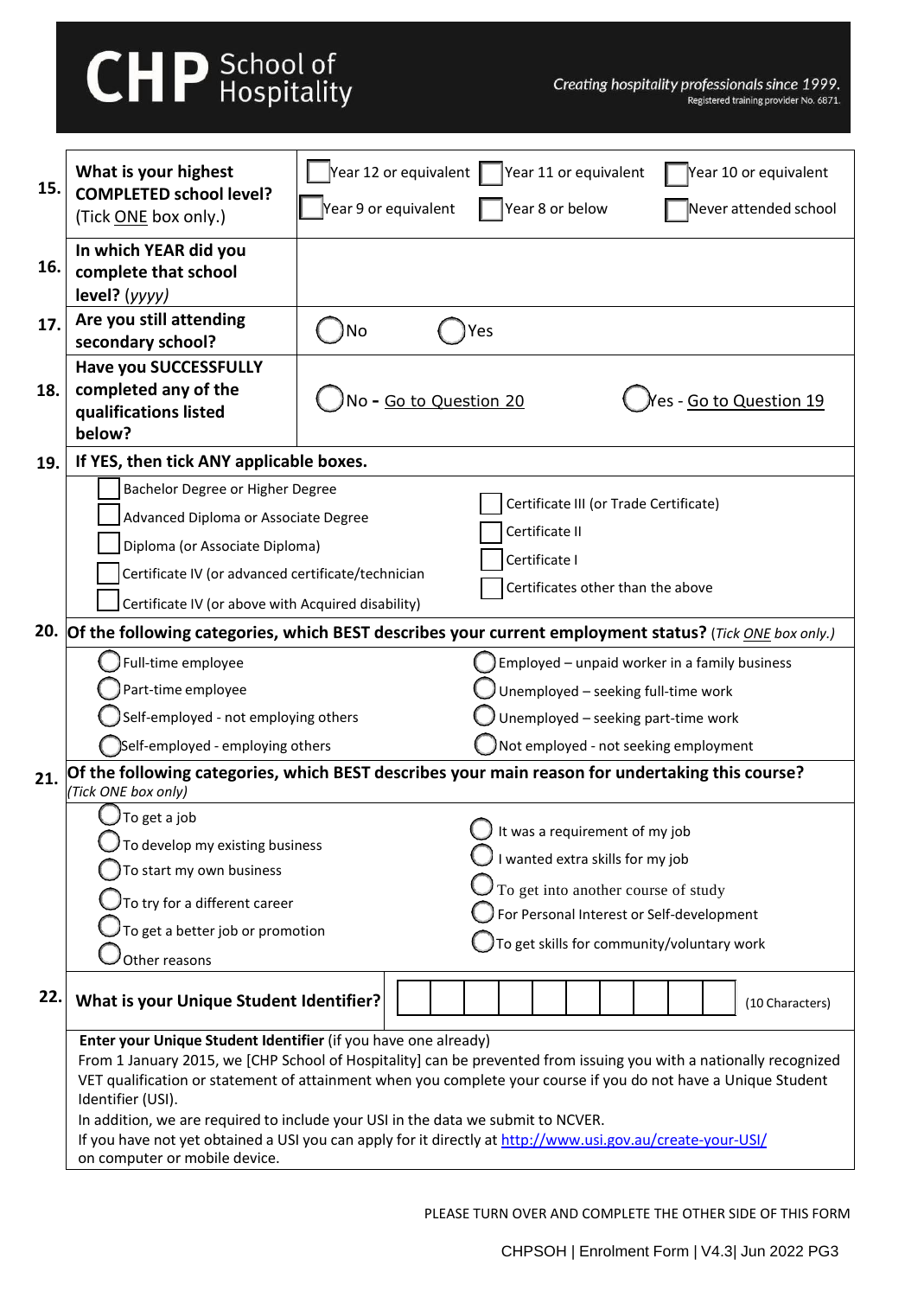

# **Privacy Statement & Student Declaration**

## **Privacy Notice**

Under the *Data Provision Requirements 2012*, **CHP School of Hospitality** is required to collect personal information about you and to disclose that personal information to the National Centre for Vocational Education Research Ltd (NCVER).

Your personal information (including the personal information contained on this enrolment form), may be used or disclosed by **CHP School of Hospitality** for statistical, administrative, regulatory and research purposes. **CHP School of Hospitality** may disclose your personal information for these purposes to:

- Commonwealth and State or Territory government departments and authorised agencies; and
- NCVER.

Personal information that has been disclosed to NCVER may be used or disclosed by NCVER for the following purposes:

- populating authenticated VET transcripts;
- facilitating statistics and research relating to education, including surveys and data linkage;
- pre-populating RTO student enrolment forms;
- understanding how the VET market operates, for policy, workforce planning and consumer information; and
- administering VET, including program administration, regulation, monitoring and evaluation.

You may receive a student survey which may be administered by a government department or NCVER employee, agent or third party contractor or other authorised agencies. Please note you may opt out of the survey at the time of being contacted.

NCVER will collect, hold, use and disclose your personal information in accordance with the Privacy Act 1988 (Cth), the National VET Data Policy and all NCVER policies and protocols (including those published on NCVER's website at www.ncver.edu.au).

For more information about NCVER's Privacy Policy go to<http://www.ncver.edu.au/privacy>